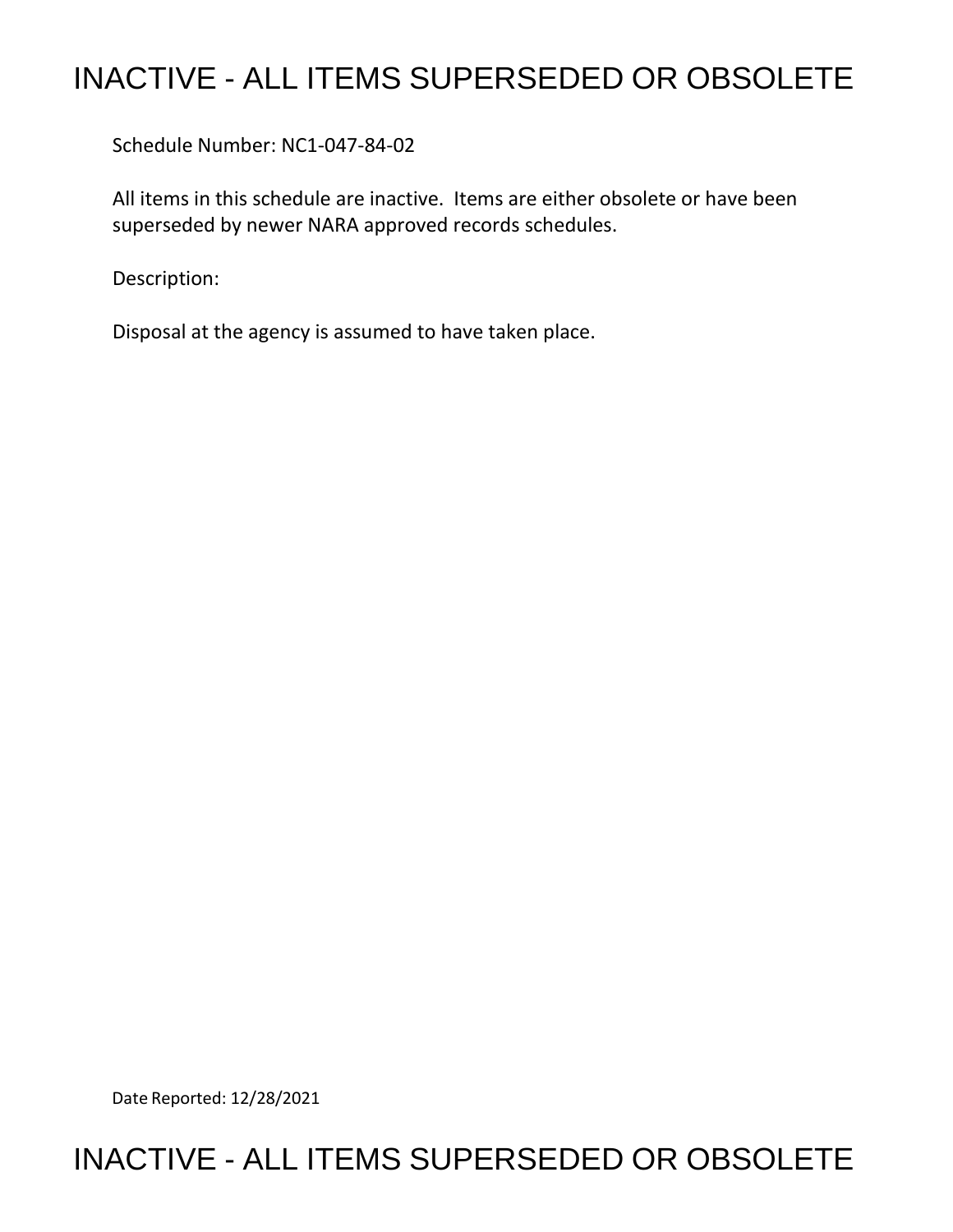|                                                                                                  | REQUEST FOR RECORDS DISPOSITION AUTHORITY                                                                                                                                                                                                                                                                                                                                                                                                                                                                                                                                                                                                                                                                                                                                                                                                                                                                                                                                                                                                                                                                                                                               |                              |                                                                                                                                     | <b>LEAVE BLANK</b>         |  |
|--------------------------------------------------------------------------------------------------|-------------------------------------------------------------------------------------------------------------------------------------------------------------------------------------------------------------------------------------------------------------------------------------------------------------------------------------------------------------------------------------------------------------------------------------------------------------------------------------------------------------------------------------------------------------------------------------------------------------------------------------------------------------------------------------------------------------------------------------------------------------------------------------------------------------------------------------------------------------------------------------------------------------------------------------------------------------------------------------------------------------------------------------------------------------------------------------------------------------------------------------------------------------------------|------------------------------|-------------------------------------------------------------------------------------------------------------------------------------|----------------------------|--|
|                                                                                                  | (See Instructions on reverse)                                                                                                                                                                                                                                                                                                                                                                                                                                                                                                                                                                                                                                                                                                                                                                                                                                                                                                                                                                                                                                                                                                                                           |                              | ON FIOL                                                                                                                             |                            |  |
|                                                                                                  |                                                                                                                                                                                                                                                                                                                                                                                                                                                                                                                                                                                                                                                                                                                                                                                                                                                                                                                                                                                                                                                                                                                                                                         |                              | $NC1 - 47984 - 2$                                                                                                                   |                            |  |
|                                                                                                  | TO GENERAL SERVICES ADMINISTRATION,                                                                                                                                                                                                                                                                                                                                                                                                                                                                                                                                                                                                                                                                                                                                                                                                                                                                                                                                                                                                                                                                                                                                     |                              |                                                                                                                                     |                            |  |
| NATIONAL ARCHIVES AND RECORDS SERVICE, WASHINGTON, DC 20408<br>1. FROM (AGENCY OR ESTABLISHMENT) |                                                                                                                                                                                                                                                                                                                                                                                                                                                                                                                                                                                                                                                                                                                                                                                                                                                                                                                                                                                                                                                                                                                                                                         |                              | DATE RECEIVED<br>2-14-84                                                                                                            |                            |  |
| Health & Human Services                                                                          |                                                                                                                                                                                                                                                                                                                                                                                                                                                                                                                                                                                                                                                                                                                                                                                                                                                                                                                                                                                                                                                                                                                                                                         |                              | NOTIFICATION TO AGENCY                                                                                                              |                            |  |
| 2. MAJOR SUBDIVISION<br>Social Security Administration                                           |                                                                                                                                                                                                                                                                                                                                                                                                                                                                                                                                                                                                                                                                                                                                                                                                                                                                                                                                                                                                                                                                                                                                                                         |                              | In accordance with the provisions of 44 U.S.C. 3303a the disposal re-                                                               |                            |  |
| 3. MINOR SUBDIVISION                                                                             |                                                                                                                                                                                                                                                                                                                                                                                                                                                                                                                                                                                                                                                                                                                                                                                                                                                                                                                                                                                                                                                                                                                                                                         |                              | quest including amendments, is approved except for items that may<br>be stamped "disposal not approved" or "withdrawn" in column 10 |                            |  |
|                                                                                                  | Office of Refugee Resettlement                                                                                                                                                                                                                                                                                                                                                                                                                                                                                                                                                                                                                                                                                                                                                                                                                                                                                                                                                                                                                                                                                                                                          |                              |                                                                                                                                     |                            |  |
|                                                                                                  | 4. NAME OF PERSON WITH WHOM TO CONFER                                                                                                                                                                                                                                                                                                                                                                                                                                                                                                                                                                                                                                                                                                                                                                                                                                                                                                                                                                                                                                                                                                                                   | 5. TEL EXT<br>$FTS$ 934-5770 | $5 - 21 - 84$                                                                                                                       |                            |  |
|                                                                                                  | Ernest P. Lardieri<br>FWA                                                                                                                                                                                                                                                                                                                                                                                                                                                                                                                                                                                                                                                                                                                                                                                                                                                                                                                                                                                                                                                                                                                                               |                              |                                                                                                                                     |                            |  |
|                                                                                                  | 6. CERTIFICATE OF AGENCY REPRESENTATIVE<br>I hereby certify that I am authorized to act for this agency in matters pertaining to the disposal of the agency's records;                                                                                                                                                                                                                                                                                                                                                                                                                                                                                                                                                                                                                                                                                                                                                                                                                                                                                                                                                                                                  |                              |                                                                                                                                     |                            |  |
|                                                                                                  | that the records proposed for disposal in this Request of <u>1</u> page(s) are not now needed for the business of<br>this agency or will not be needed after the retention periods specified.<br>$\{x\}$ A Request for immediate disposal.<br><b>B</b> Request for disposal after a specified period of time or request for permanent                                                                                                                                                                                                                                                                                                                                                                                                                                                                                                                                                                                                                                                                                                                                                                                                                                   |                              |                                                                                                                                     |                            |  |
| retention.<br>D. SIGNATURE OF A GENCY REPRESENTATIVE<br>C. DATE<br><b>E. TITLE</b>               |                                                                                                                                                                                                                                                                                                                                                                                                                                                                                                                                                                                                                                                                                                                                                                                                                                                                                                                                                                                                                                                                                                                                                                         |                              |                                                                                                                                     |                            |  |
| 2/7/84                                                                                           | George                                                                                                                                                                                                                                                                                                                                                                                                                                                                                                                                                                                                                                                                                                                                                                                                                                                                                                                                                                                                                                                                                                                                                                  |                              | Department Records Management Officer                                                                                               |                            |  |
| 7.<br><b>ITEM NO</b>                                                                             | <b>8. DESCRIPTION OF ITEM</b><br>(With Inclusive Dates or Retention Periods)                                                                                                                                                                                                                                                                                                                                                                                                                                                                                                                                                                                                                                                                                                                                                                                                                                                                                                                                                                                                                                                                                            |                              | 9.<br>SAMPLE OR<br>JOB NO                                                                                                           | 10.<br><b>ACTION TAKEN</b> |  |
|                                                                                                  | Dffice of Refugee Resettlement (ORR) Cuban Refugee Family<br>Survey                                                                                                                                                                                                                                                                                                                                                                                                                                                                                                                                                                                                                                                                                                                                                                                                                                                                                                                                                                                                                                                                                                     |                              |                                                                                                                                     |                            |  |
|                                                                                                  | This file consists of survey forms (form ORR-80-1, "Planilla<br>de Informacion" (List of Family Information)) mailed to<br>Cuban Refugees in the United States. The forms were mailed<br>to refugees by the Federal Emergency Management Agency in<br>$\updownarrow$ 980 and forwarded after completion to ORR. Included are<br>forms reproduced in publications such as newspapers which<br>were completed and sent to ORR. The survey collected<br>$\,\!\not{\!\!{\rm \mu}}$ emographic information, such as the name, address, and ali $\rm_e$ n<br>humber of the refugee, and the identity of relatives who<br>had remained in Cuba. The information was to be used for<br>family reunification if the relatives entered the<br>United States.<br>Intervening events such as the Mariel boat<br>lift have made these records useless, however, for the<br>$\,$ purpose for which they were intended. ORR has no reason<br>$\overline{\mathfrak{f}}$ or retaining the files, and is requesting immediate<br>disposition of the records. The survey is maintained in<br>approximately 100 cardboard boxes which are in the Florida<br>bffice in Miami.<br>DISPOSITION |                              |                                                                                                                                     |                            |  |

Prescribed by General Services<br>Administration<br>FPMR (41 CFR) 101-11 4

 $\sim$